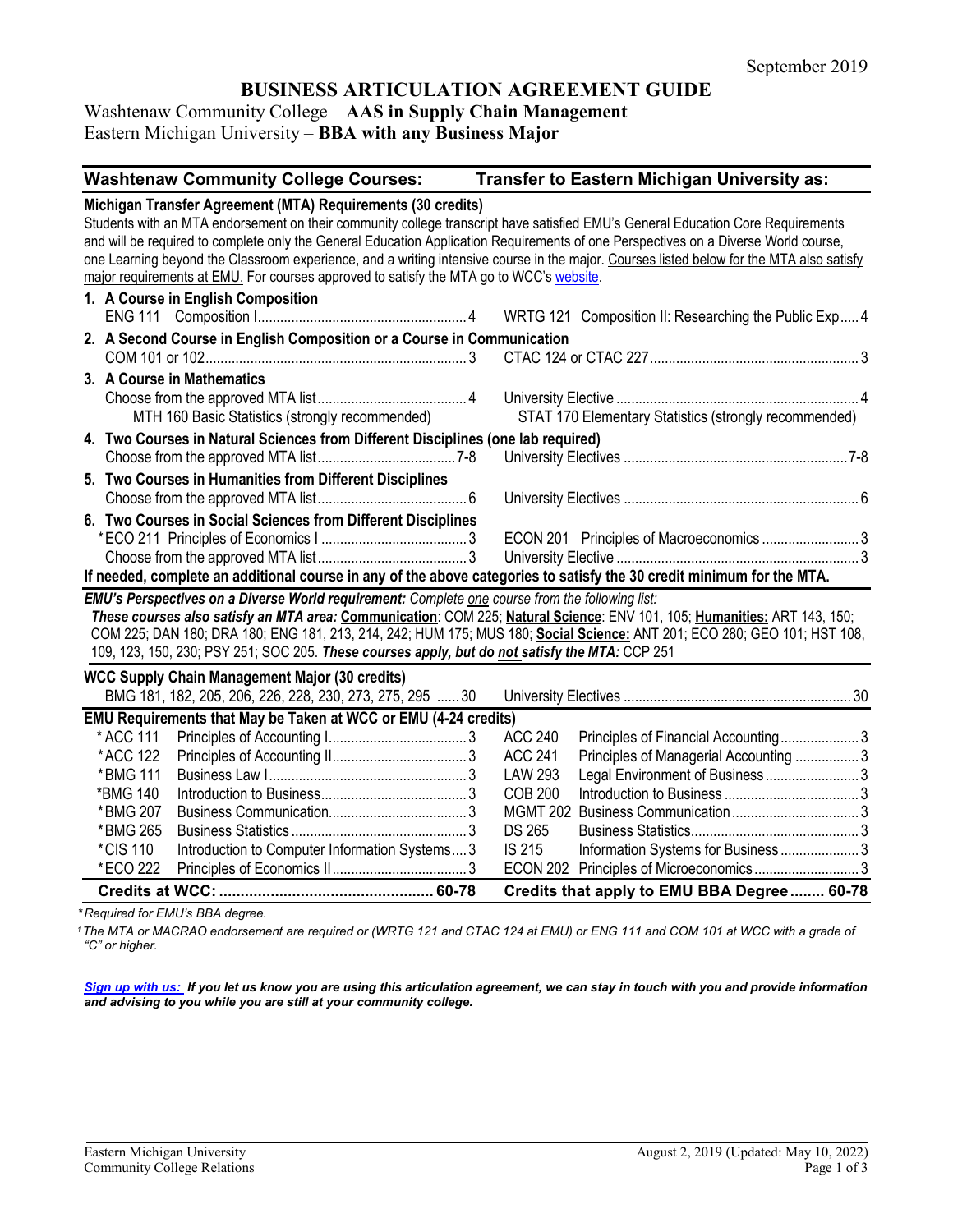# **BUSINESS ARTICULATION AGREEMENT GUIDE**

Washtenaw Community College – **AAS in Supply Chain Management** Eastern Michigan University – **BBA with any Business Major**

### **Completion of EMU's BBA Program**

| <b>Major Requirements</b> | $(39-48 \text{ credits})$ |
|---------------------------|---------------------------|
|                           |                           |

#### **Business Core (15 credits)**

| MGMT 386 Organizational Behavior & Theory3  |  |
|---------------------------------------------|--|
| OM 374 Intro to Production/Operations Mgmt3 |  |
|                                             |  |

### **Discipline Requirements (24-33 credits)**

Students may complete discipline requirements in any of the following areas:

accounting, accounting information systems , computer information systems, economics, entrepreneurship, general business, marketing, management, finance, supply chain management

**Note:** Each student must complete a writing intensive course as part of the major. Consult your advisor for course options.

### **LBC Requirement**

One Learning beyond the Classroom (LBC) course or noncredit experience must be completed at EMU. Consult College of Business advisor for options.

### **University Electives (3-21 credits)**

Complete enough additional electives to bring the credits at EMU to 42 credits and the total credits for the program to 124 credits.

#### **Sample Sequence for completing the program:**

*Students following this agreement have the option of selecting any of the following disciplines to complete the BBA: accounting, computer information systems, economics, entrepreneurship, general business, marketing, management, finance, or supply chain management. The recommended course sequence for each discipline can be obtained from the COB Advising Center.* 

| <b>First Semester</b>  | 12-15 credits        |
|------------------------|----------------------|
|                        |                      |
|                        |                      |
|                        |                      |
| <b>Second Semester</b> | <b>12-15 credits</b> |
|                        |                      |
|                        |                      |
| <b>Third Semester</b>  | 12-15 credits        |
|                        |                      |
| <b>Fourth Semester</b> | 6-15 credits         |
|                        |                      |

*\*The minimum credits required to graduate is 120 but the total will vary depending on the business discipline completed at EMU and the*  program completed at WCC. If enough credits are not transferred, additional credits will need to be completed at EMU to satisfy the minimum *required for graduation.*